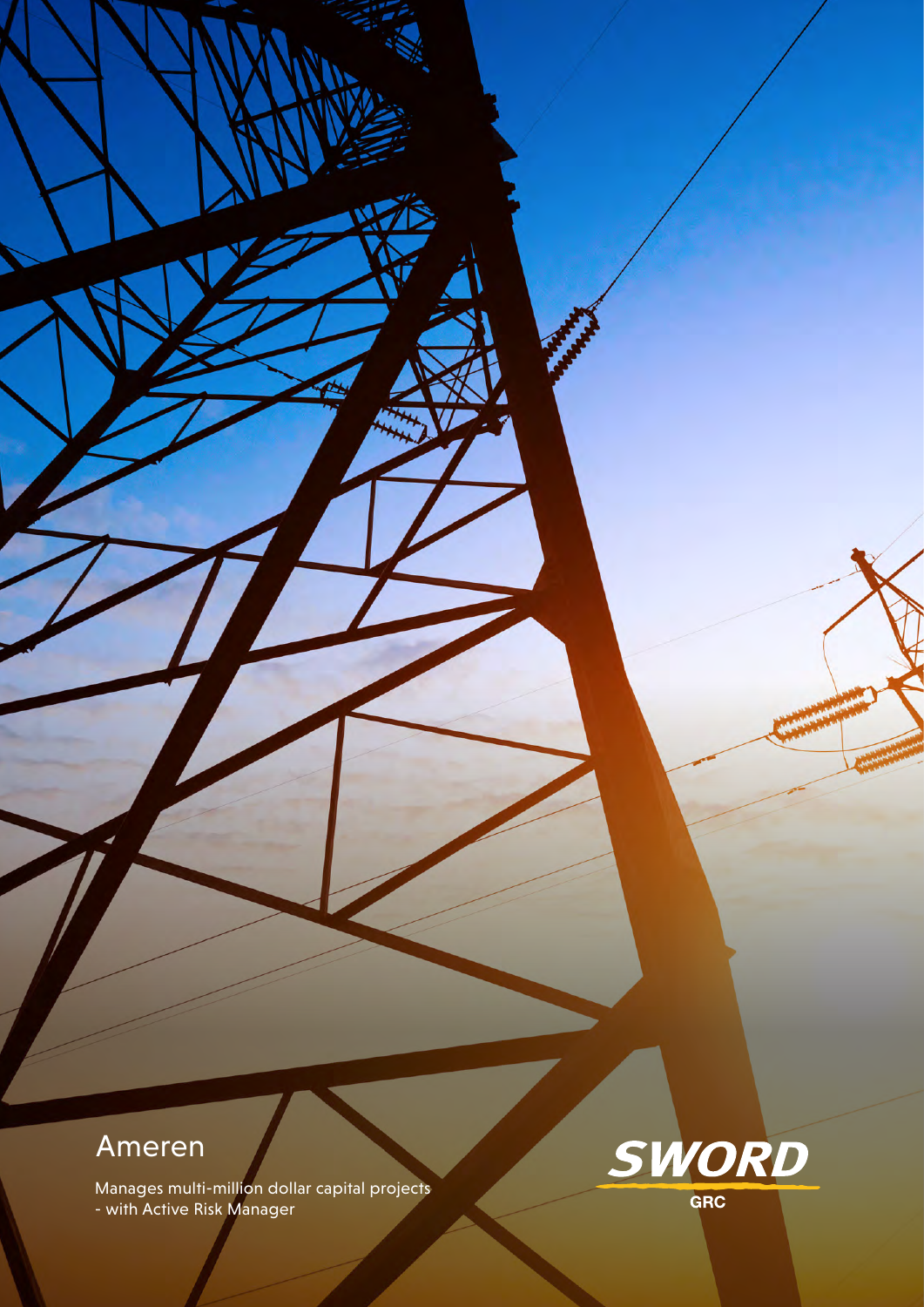

# **The Challenge**

**Successful deployment of risk management tool enables leading US utility company to reduce industry standard contingency budgets by more than 50%**



## **Ameren manages multi-million dollar capital projects' risk with Active Risk Manager**

Ameren Transmission Company of Illinois is a wholly-owned subsidiary of Ameren Corporation - dedicated to electric transmission infrastructure investment. It is responsible for expanding Ameren's already robust transmission system of more than 7,500 circuit miles of high-voltage transmission lines in Illinois and Missouri.

In recent years the number of capital projects that the company runs at any one time has grown exponentially - an example is the 400-mile-long Illinois Rivers electric transmission project, commenced in 2014.

The company has a strong risk management culture and has implemented Active Risk Manager (ARM) from Sword GRC to support project operations. Ameren Transmission uses historic and current project risk data stored in ARM to identify and mitigate risk for all projects across the regions.

Following the success of using ARM in key project processes, the software is now being used by the Enterprise Risk Management team at Ameren Corp. It has also recently upgraded to the latest version, ARM 10, to manage a new internal controls program across the company to meet the regulatory requirements of the North American Electric Reliability Corporation (NERC). NERC was established as a notfor-profit international regulatory authority to assure the reduction of risks to the reliability and security of the grid.

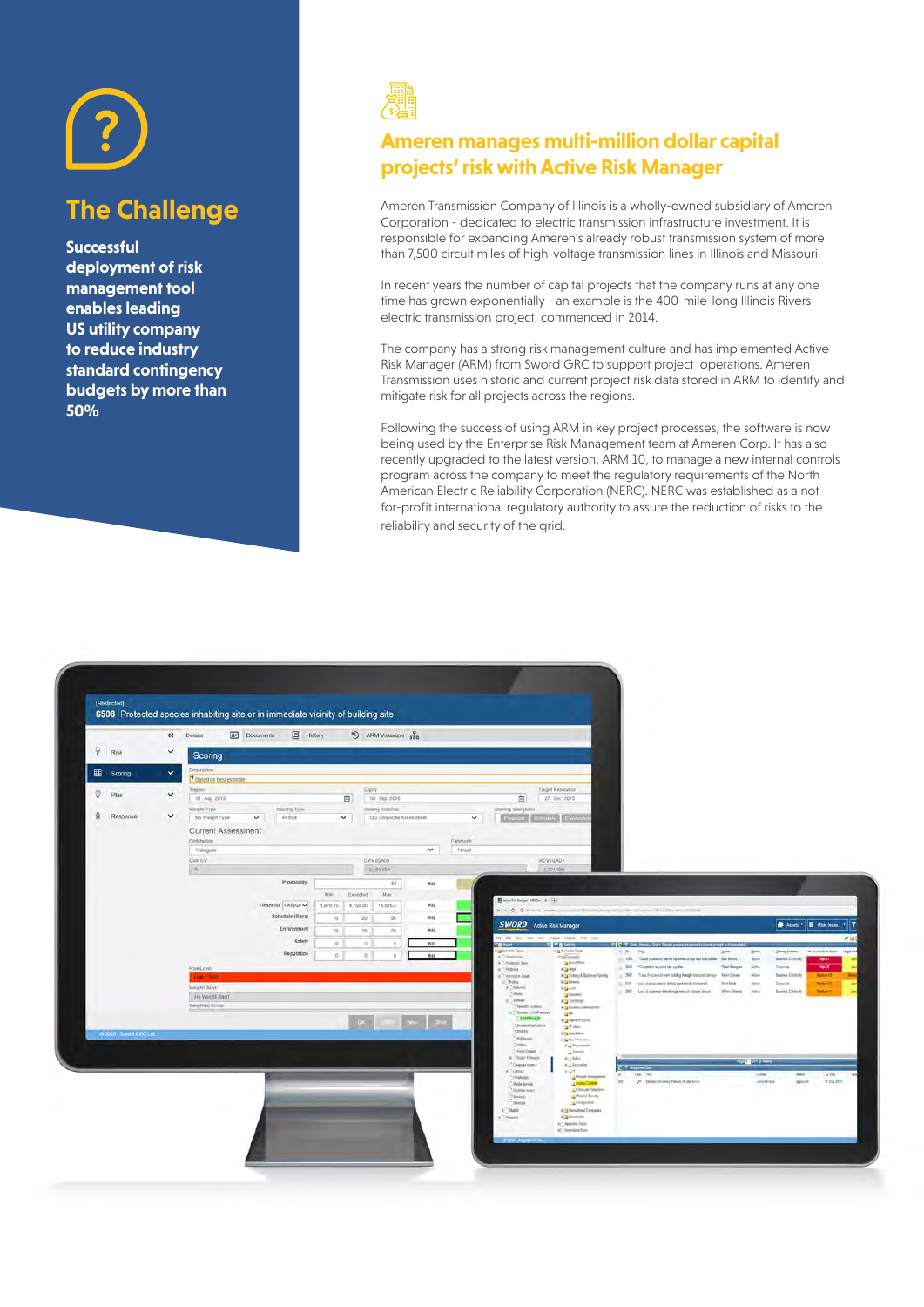

### **Supporting a risk management culture**

**Darin Hendry**, Supervisor, Capital & Risk Management, Ameren Transmission said:

**We have a capital portfolio of well over \$3 billion and we place a strong emphasis and value on risk management and analysis. We use the knowledgebase in ARM to store all risk-related data and analysis and have developed risk registers for all projects. Every lesson and piece of intelligence we now have in ARM we leverage to make our decisions that much smarter."**

A quantifiable benefit that Ameren has realized is a significant reduction in the contingency budget required, from the industry standard of 10% down to 5% across all projects. With more analysis of project and risk data within ARM, Hendry is confident that this will be reduced further.

**We have been able to significantly develop monthly contingency cash flows based on project needs, strengthen understanding of project risk behavior and requirements accurately driving down initial contingency allocation by 5% (approximately \$40M) across our project portfolio. Furthermore, our data indicates we will be able to reduce initial contingency allocation down to 2.5%,"** said **Hendry**.

The initial selection of ARM was based on the business requirement to have a central risk database to store data from previous projects and be accessible for future risk planning.

**The implementation was carried out on time and well within budget. ARM does everything that the Sword GRC team said it would do. I have worked in IT in the past and a lot of companies claim that their software is userfriendly, but ARM truly is,"** said **Hendry**.



## **Comprehensive risk analysis from a single, central database**

As well as having a strong risk culture within the organization, Hendry attributes the design of the knowledgebase within ARM as the basis for successful adoption and results.

Currently, ARM is used to manage risk for between 35–40 large capital projects. A compliance group within the company oversees all large projects, over the value of \$5 million, with risk management criteria built in, against which the risk managers must report. Within the knowledgebase are budget data, risk mitigation and intelligence, triggers and controls to identify risk, as well as response strategies for all projects, short-term and multi-year.

**We are tracking what happens and then using this data in ARM to feedback to the project managers as lessons learned within the risk registers. Historical actuals provide indicators as to what might happen,"** explained **Hendry**.

Having initially developed the risk registers for all projects and used ARM extensively, the team identified an opportunity to develop a project change request system that could draw on this risk data to help identify risks and associated costs of any changes needed.

**We recognized that we could extend the use of the project data further. We developed a Transmission Project Change Request (PCR) process using ARM to integrate Ameren's risk and change management processes providing workflow automation, realtime electronic notifications, tracking capabilities, and timely and accurate risk data analytics,"** explained **Hendry**.



### **Accurate data supports business decisions**

**The PCR process has been instrumental in supporting the business case for the reduced contingency budgets. Using and analyzing project trend data enabled the project team to identify where risks were happening and the amount of contingency budget that was being used.**

**Classifying projects according to different factors – greenfield projects (building new developments), brownfield (repairing or replacing equipment or capital on existing sites), the time of year the project starts (for example weather dependencies affecting timings) has enabled the team to identify possible overruns/issues that might result in spending contingency.**

**By tracking the PCRs every time, contingency was drawn down and doing this over 12 months or more has given us statistically sound data to present a business case on the amount of contingency that is required for different projects. This has been instrumental in giving us the confidence to reduce our contingency spend provision of approx. \$122 million, which we have been able to reallocate into capital investment while still hitting our targets.**

**"It gives us more flexibility and visibility as to what is going on and the ability to invest more in our infrastructure projects – which in turn benefits our customers and stakeholders,"** explained **Hendry**.



# **Organizational learning**

**This knowledgebase has also been invaluable as new projects are started. The risk team is able to draw and build risk registers from previous projects, rather than having to start with a blank sheet. Data can be applied from all levels, from project, program or portfolio, giving complete visibility of risks.**

**A recent internal audit on the Illinois Rivers project covered the scope of the program, including the risk management process and lessons learned, identifying the use of ARM as best practice.** 

**Responding to how information on the project was captured and managed, Hendry outlined to the audit team how the use of ARM was integrated into operations, such that risks were identified dynamically and changes made accordingly, rather** 

> **Using ARM we have developed a true 'lesson integrates project risk and change data quickly**

**stated, we have developed a powerful organizational learning model,"** concluded **Hendry**.